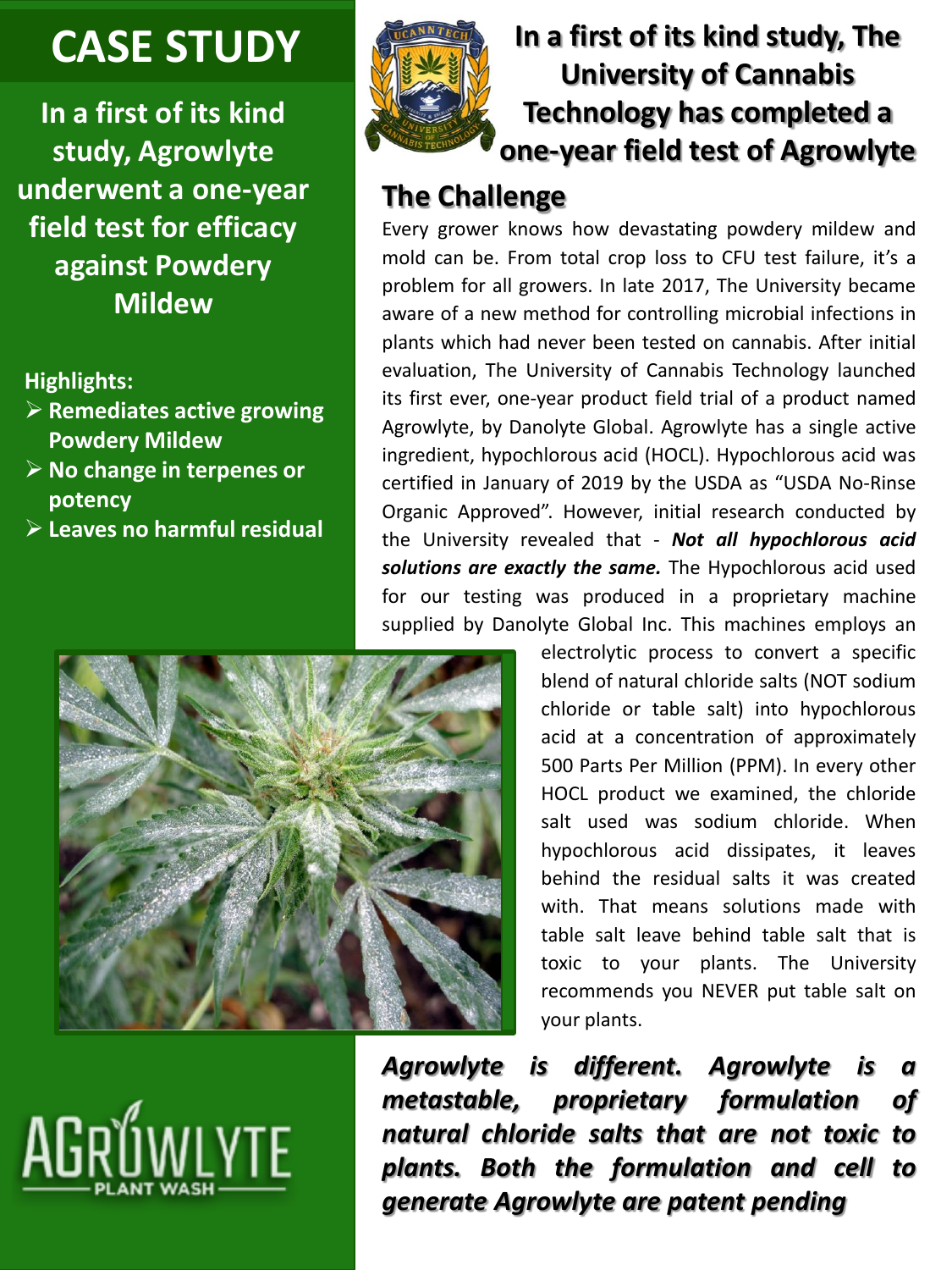# **CASE STUDY**

**These photos show before and after treatment. Notice in the after photo – scars remain, but the mildew has been eliminated.**



### **Todd Knupp**

**Director - The University of Cannabis Technology Presented at 2019 ICR conference - Colorado State University**

## **Scientific Testing**

The scientific testing was performed at High Colorado Farms in Pueblo, Colorado and CannaCraft in Rye, Colorado. Scientific test design, execution and analysis of results were performed by Dr. Matt Wheatley, Ph.D. from The UCANN Tech. Two scientific tests were performed with Agrowlyte.



Dr. Wheatley taking samples.



**BEFORE**

The first test examined the effect of Agrowlyte on powdery mildew in the grow at High Colorado Farms. In this real-world test, Dr. Wheatley was able to demonstrate the effectiveness of Agrowlyte in eliminating powdery mildew from the test plants in only three sprayings over a six-day period. Agrowlyte was applied using an electrostatic sprayer. This is the application method the University recommends for spraying on cannabis.

In the second test, Dr. Wheatley tested the effect of Agrowlyte on cannabinoids and terpenes. At the time of harvest, four buds from the same plant were soaked in Agrowlyte and four control buds were not treated. All eight buds were then placed in the drying room and allowed to dry for ten days. When cannabinoid and terpene profiles were tested, Dr. Wheatley performed a statistical analysis of the results which revealed there was zero statistical significance in test results. Agrowlyte had no effect on cannabinoids or terpenes in the test.